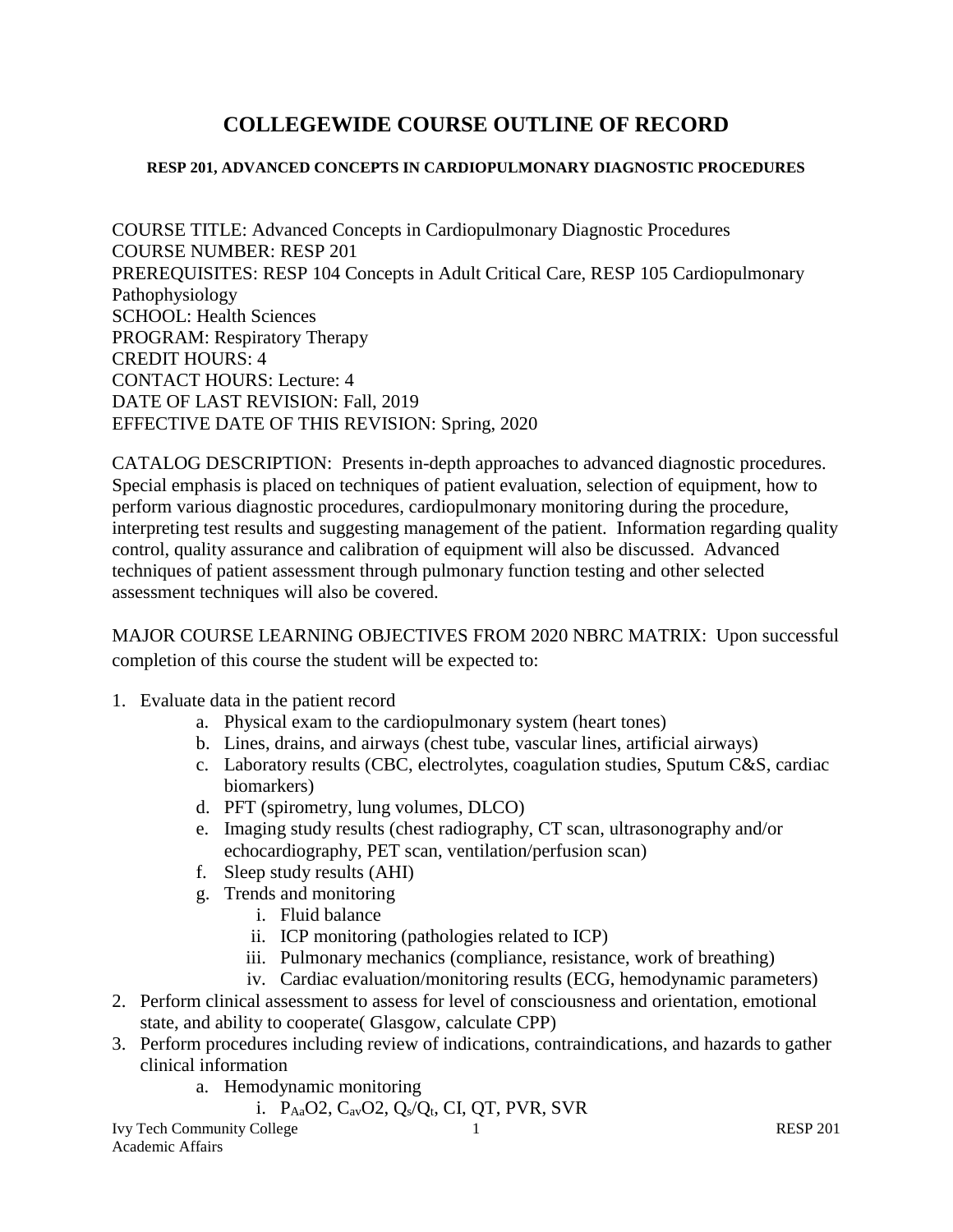- b. Pulmonary compliance and airway resistance
- c. Overnight oximetry
- d. CPAP/NPPV titration during sleep
- e. Cardiopulmonary stress testing
- f. Lung volumes and DLCO inside a PFT lab
- g. Therapeutic bronchoscopy
- 4. Evaluate procedure results
	- a. 12 Lead ECG
	- b. Hemodynamic monitoring and calculations  $(P_{Aa}O2, C_{av}O2, Q_s/Q_t, CI, QT, PVR,$ SVR)
	- c. Pulmonary compliance and airway resistance
	- d. Overnight pulse oximetry
	- e. CPAP/NPPV titration during sleep
	- f. Cardiopulmonary stress test including metabolic study (e.g., 02 consumption/CO2 production, RQ, Energy expenditure) results in a patient's record
	- g. Spirometry outside or inside a pulmonary function laboratory including bronchoprovacation
	- h. Lung volumes and DLCO inside a PFT lab
- 5. Recommend diagnostic procedures
	- a. Laboratory tests (CBC, electrolytes, coagulation studies, sputum C&S, cardiac biomarkers)
	- b. Imaging studies
	- c. Diagnostic and therapeutic bronchoscopy
	- d. Bronchoalveolar lavage (BAL)
	- e. Pulmonary function testing including bronchoprovocation
	- f. ECG
	- g. Exhaled gas analysis (CO, and NO (FeNO))
	- h. Hemodynamic monitoring
	- i. Sleep studies
	- j. Thoracentesis
- 6. Troubleshooting and quality control of devices to assemble/troubleshoot equipment
	- a. Blood analyzers (hemoximetry (co-oximetry), blood gas, point of care)
	- b. Testing equipment in pulmonary function laboratory
	- c. Pleural drainage
	- d. Noninvasive monitoring devices (pulse oximeter, capnometer, transcutaneous)
	- e. Bronchoscopes and light sources
	- f. Pressure transducers
	- g. Catheters (arterial, pulmonary artery)
- 7. Perform quality control procedures
	- a. Blood analyzers
	- b. Gas analyzers
	- c. Pulmonary function equipment for testing
		- i. Spirometry results
		- ii. Lung volumes
		- iii. DLCO
- 8. Ensure modifications are made to the respiratory care plan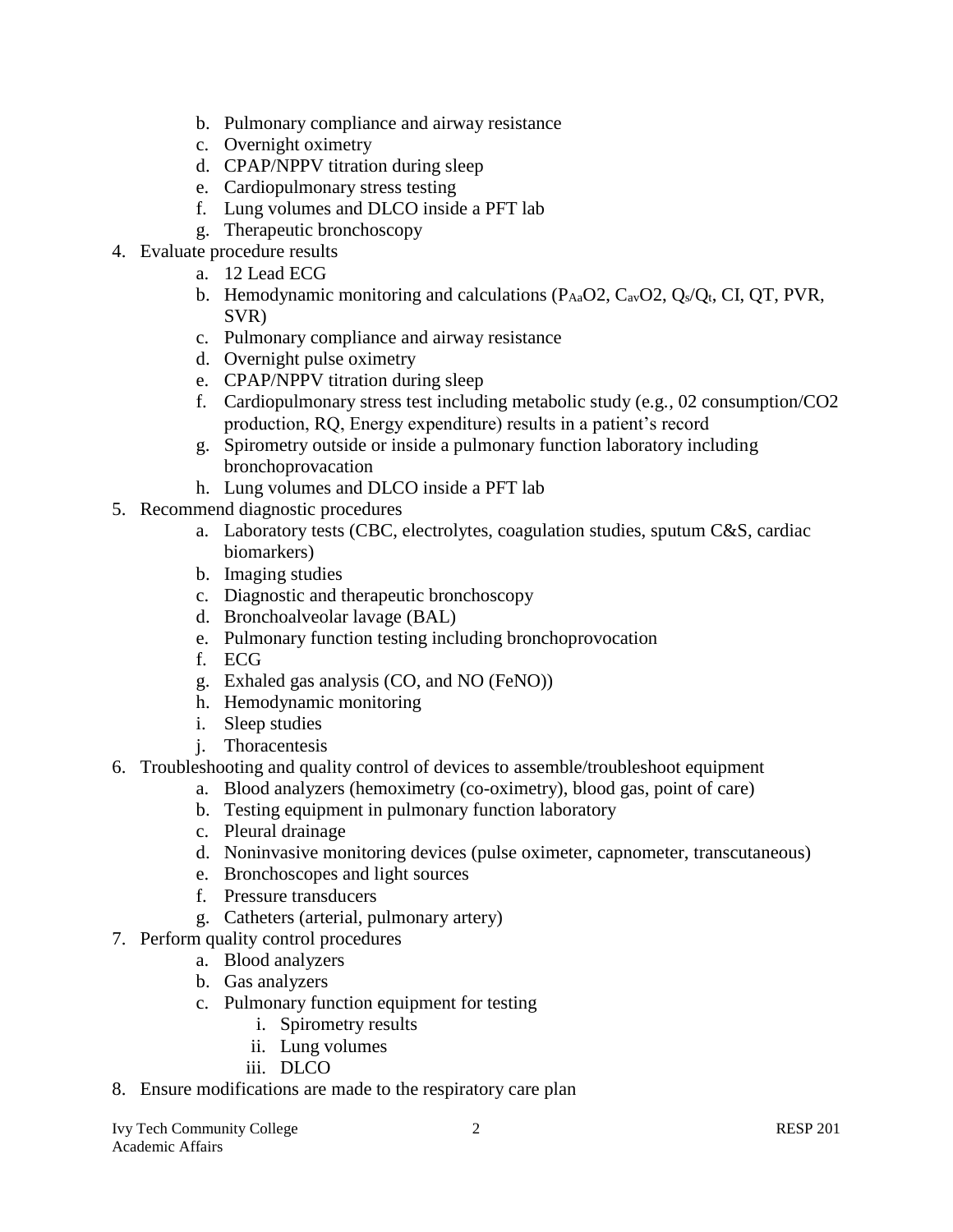- a. Recommendations for
	- i. Treatment of pneumothorax
	- ii. Adjustment of fluid balance
	- iii. Adjustment of electrolyte therapy
	- iv. Consultation from a physician specialist
	- v. Changes in patient position
	- vi. Mechanical and Noninvasive ventilation
- 9. Provide respiratory care in high risk situations in a cardiopulmonary emergency excluding CPR
- 10. Assist a physician/provider in performing procedures
	- a. Bronchoscopy
	- b. Specialized bronchoscopy (endobronchial ultrasound (EBUS), navigational bronchoscopy (ENB)) including biopsies
	- c. Thoracentesis
	- d. Chest tube insertion
	- e. Insertion of arterial or venous catheters
	- f. Moderate (conscious) sedation

COURSE CONTENT: Topical areas of study include –

Radiology (CT, V/Q, Pulmonary Angiogram, Ultrasound/Echocardiography) Bronchoscopy **PFT** Quality Control, Quality Assurance (ABG, CO2, CO, FeNo) Cardiovascular studies (Heart sounds, Echocardiogram, Stress Tests, and EKG) Hemodynamics (Arterial, Pulmonary Catheters, perform calculations, interpret results, troubleshoot) Polysomnography (NPPV titration, pulse oximeter, medications) Arterial/Central lines Intracranial Pressure Monitoring Laboratory Studies Evaluations

# HOW TO ACCESS THE IVY TECH COMMUNITY COLLEGE LIBRARY:

The Ivy Tech Library is available to students' on- and off-campus, offering full text journals and books and other resources essential for course assignments. Go to<http://www.ivytech.edu/library/> and choose the link for your campus.

# ACADEMIC HONESTY STATEMENT:

The College is committed to academic integrity in all its practices. The faculty value intellectual integrity and a high standard of academic conduct. Activities that violate academic integrity undermine the quality and diminish the value of educational achievement.

Ivy Tech Community College 3 3 RESP 201 Cheating on papers, tests or other academic works is a violation of College rules. No student shall engage in behavior that, in the judgment of the instructor of the class, may be construed as

Academic Affairs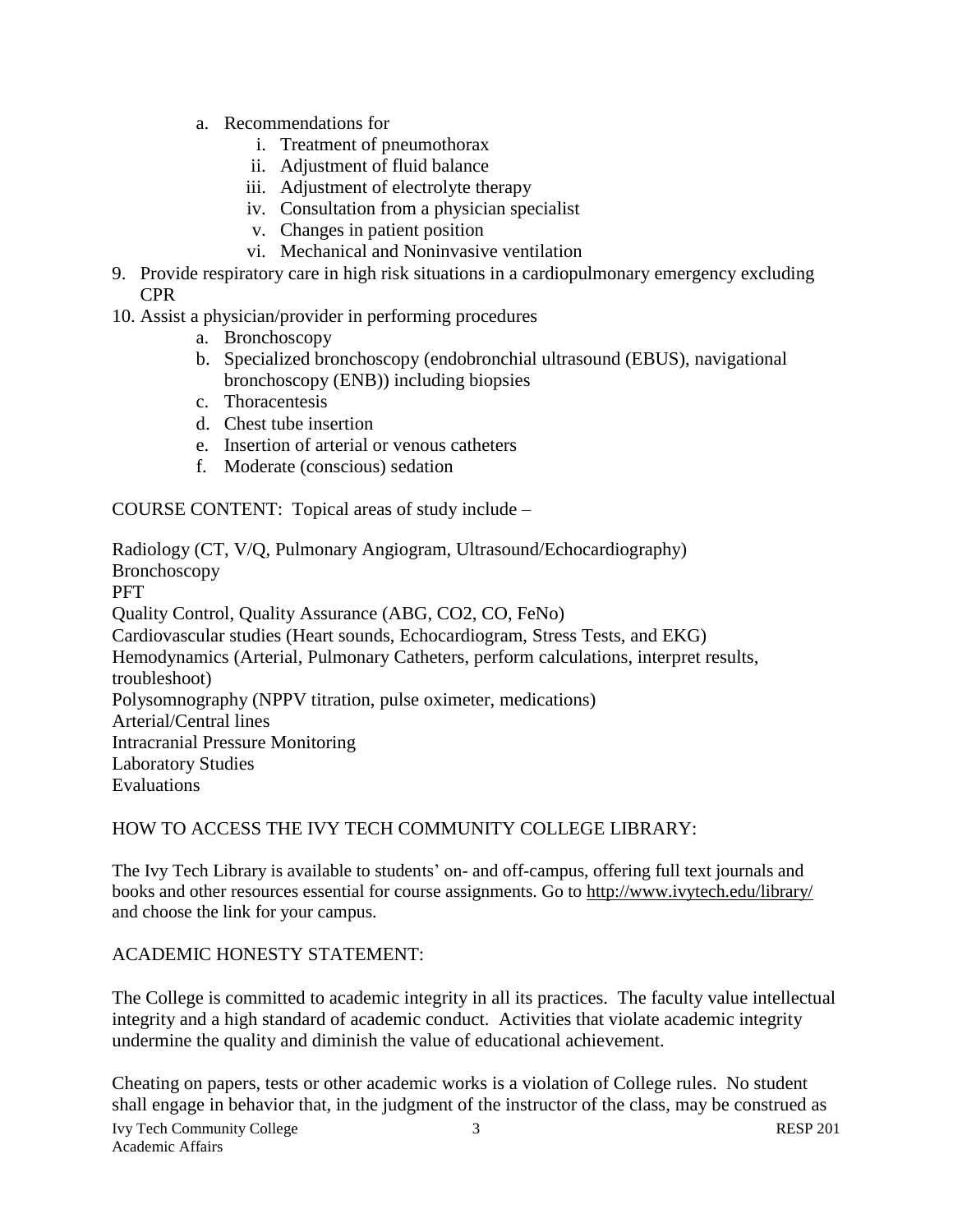cheating. This may include, but is not limited to, plagiarism or other forms of academic dishonesty such as the acquisition without permission of tests or other academic materials and/or distribution of these materials and other academic work. This includes students who aid and abet as well as those who attempt such behavior.

# ATTENDANCE:

Students are expected to attend and participate regularly in class meetings, online learning activities and other activities assigned as a part of a course of instruction. Faculty are required to report student participation in compliance with institutional policies and federal financial aid guidelines. Faculty and staff shall be sensitive to students' religious beliefs and observances, including an expectation that instructors make reasonable arrangements when a student must miss an exam or other academic exercise due to their religious observance. When notified in advance, and when possible, faculty will make allowances for students to make up missed work.

# COPYRIGHT STATEMENT:

Students shall adhere to the laws governing the use of copyrighted materials. They must insure that their activities comply with fair use and in no way infringe on the copyright or other proprietary rights of others and that the materials used and developed at Ivy Tech Community College contain nothing unlawful, unethical, or libelous and do not constitute any violation of any right of privacy.

# ADA STATEMENT:

Ivy Tech Community College seeks to provide reasonable accommodations for qualified individuals with documented disabilities. If you need an accommodation because of a documented disability, please contact the Office of Disability Support Services.

If you will require assistance during an emergency evacuation, notify your instructor immediately. Look for evacuation procedures posted in your classroom.

# TITLE IX STATEMENT:

Ivy Tech Community College is committed to providing all members of the College community with a learning and work environment free from sexual harassment and assault. Ivy Tech students have options for getting help if they have experienced sexual assault, relationship violence, sexual harassment or stalking. This information can be found at [https://www.ivytech.edu/prevent-sexual-violence/index.html.](https://www.ivytech.edu/prevent-sexual-violence/index.html)

If students write or speak about having survived sexual violence, including rape, sexual assault, dating violence, domestic violence, or stalking, federal law and Ivy Tech policies require that instructors share this information with the Campus Title IX Coordinator. The Campus Title IX Coordinator will contact students to let them know about accommodations and support services at the College and in the community as well as options for holding accountable the person who